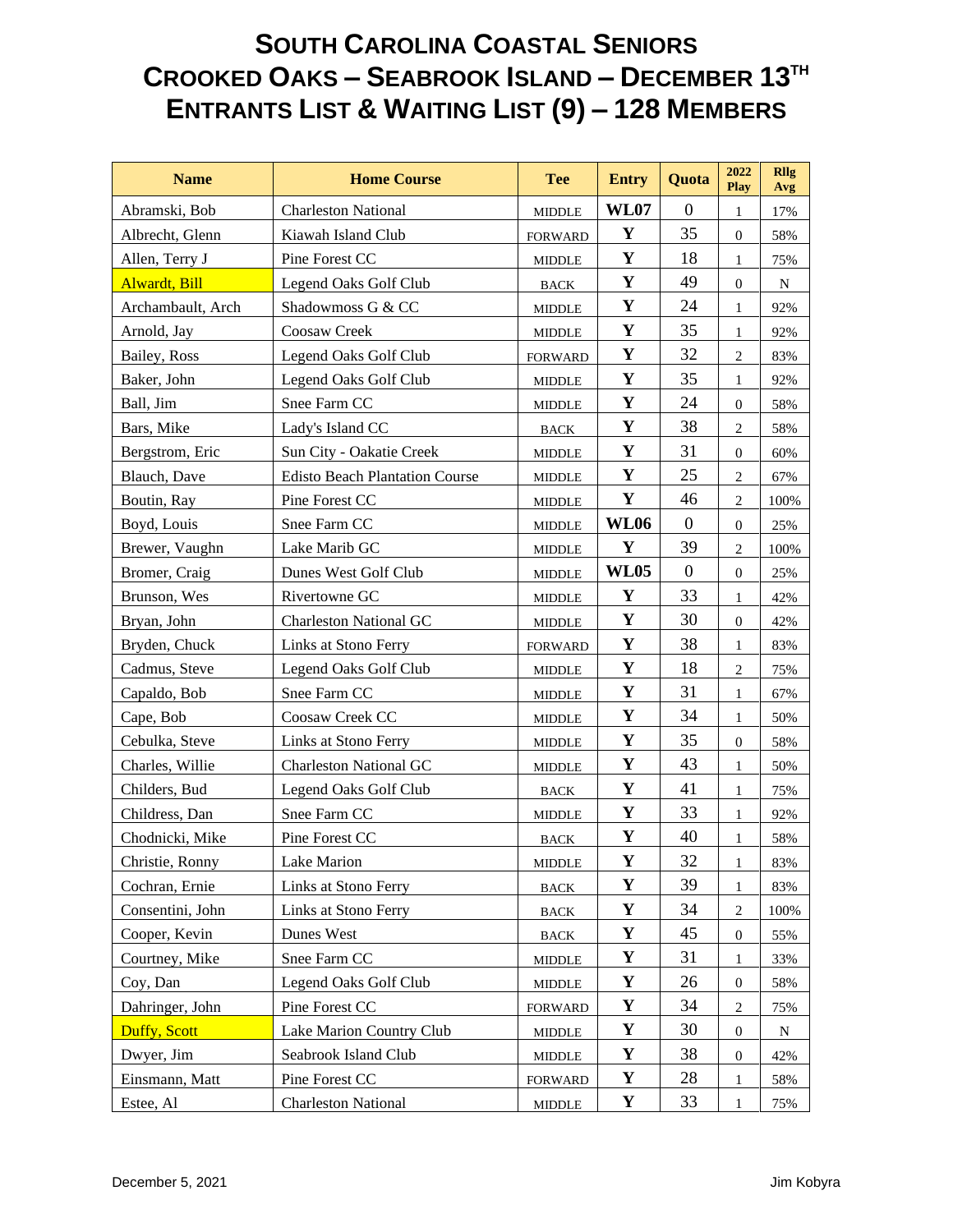| <b>Name</b>        | <b>Home Course</b>                    | <b>Tee</b>                      | <b>Entry</b> | Quota            | 2022<br>Play     | <b>Rllg</b><br>Avg |
|--------------------|---------------------------------------|---------------------------------|--------------|------------------|------------------|--------------------|
| Eubanks, Bob       | Links at Stono Ferry                  | <b>BACK</b>                     | Y            | 38               | $\overline{2}$   | 100%               |
| Eubanks, Don       | Daniel Island Golf Club               | <b>BACK</b>                     | Y            | 35               | $\mathbf{1}$     | 50%                |
| Fender, John       | Legend Oaks Golf Club                 | <b>MIDDLE</b>                   | $\mathbf Y$  | 31               | $\mathbf{1}$     | 67%                |
| Fenton, Jeff       | Seabrook Island Club                  | <b>BACK</b>                     | $\mathbf Y$  | 35               | $\boldsymbol{0}$ | 58%                |
| Ferrara, Steven    | Coosaw Creek CC                       | <b>MIDDLE</b>                   | $\mathbf Y$  | 28               | $\mathbf{1}$     | 92%                |
| Fink, Alan         | Links at Stono Ferry                  | MIDDLE                          | $\mathbf Y$  | 21               | $\overline{2}$   | 75%                |
| Fintak, Bob        | Rivertowne CC                         | <b>MIDDLE</b>                   | Y            | 8                | $\boldsymbol{0}$ | N                  |
| Folsom, Davis      | TGC Pleasant Point & Ladys Island     | <b>MIDDLE</b>                   | <b>WL08</b>  | $\boldsymbol{0}$ | $\overline{0}$   | 17%                |
| Fredricks, Bob     | Dunes West Golf Club                  | <b>MIDDLE</b>                   | Y            | 15               | $\mathbf{0}$     | 42%                |
| Friedhof, Skip     | Crowfield G & CC                      | <b>BACK</b>                     | <b>WL02</b>  | $\boldsymbol{0}$ | $\mathbf{0}$     | 25%                |
| Gallagher, Joe     | Dunes West Golf Club                  | <b>MIDDLE</b>                   | Y            | 25               | $\mathbf{1}$     | 67%                |
| Graham, Charles    | Snee Farm CC                          | MIDDLE                          | $\mathbf Y$  | 37               | $\boldsymbol{0}$ | 33%                |
| Harvey, Randy      | Legend Oaks Golf Club                 | <b>FORWARD</b>                  | Y            | 32               | $\overline{2}$   | 100%               |
| Haynes, Rickey     | <b>Edisto Beach Plantation Course</b> | <b>MIDDLE</b>                   | $\mathbf Y$  | 24               | $\mathbf{1}$     | 58%                |
| Hendricks, Tom     | Rivertowne CC                         | <b>BACK</b>                     | $\mathbf Y$  | 37               | $\mathbf{1}$     | 50%                |
| Hendrix, Larry     | Links at Stono Ferry                  | <b>BACK</b>                     | Y            | 40               | $\mathbf{2}$     | 100%               |
| Hill, Dan          | Links at Stono Ferry                  | <b>BACK</b>                     | $\mathbf Y$  | 27               | $\mathbf{1}$     | 42%                |
| Hirschmann, Harold | <b>Wild Dunes</b>                     | <b>MIDDLE</b>                   | $\mathbf Y$  | 30               | $\mathbf{0}$     | 83%                |
| Huff, Reid         | Links at Stono Ferry                  | MIDDLE                          | $\mathbf Y$  | 29               | $\mathbf{1}$     | 92%                |
| Hutto, Babe        | Links at Stono Ferry                  | <b>FORWARD</b>                  | $\mathbf Y$  | 20               | $\mathbf{1}$     | 75%                |
| Hutto, Jimmy       | <b>Charleston National</b>            | <b>MIDDLE</b>                   | $\mathbf Y$  | 30               | $\mathbf{1}$     | 92%                |
| Hyde, Fred         | Dunes West Golf Club                  | <b>BACK</b>                     | Y            | 40               | $\boldsymbol{0}$ | 67%                |
| Johnson, Jeff      | <b>Charleston National GC</b>         | <b>MIDDLE</b>                   | Y            | 34               | $\mathbf{1}$     | 50%                |
| Jones, Steve       | Snee Farm CC                          | <b>MIDDLE</b>                   | $\mathbf Y$  | 40               | $\boldsymbol{0}$ | 58%                |
| Kaiser, Ken        | Lake Marion                           | <b>FORWARD</b>                  | $\mathbf Y$  | 23               | $\overline{2}$   | 100%               |
| Karlberg, Gregg    | Coosaw Creek CC                       | <b>MIDDLE</b>                   | $\mathbf Y$  | 45               | $\mathbf{0}$     | N                  |
| Keck, Mike         | Rivertowns CC                         | <b>BACK</b>                     | $\mathbf Y$  | 38               | 1                | 70%                |
| Kerrigan, Chris    | Snee Farm CC                          | <b>MIDDLE</b>                   | Y            | 30               | $\mathbf{1}$     | 75%                |
| Kline, Red         | Sun City-Hidden Cyperss               | <b>BACK</b>                     | Y            | 46               | $\overline{2}$   | 58%                |
| Kobyra, Jim        | Links at Stono Ferry                  | $\ensuremath{\mathsf{MIDDLE}}$  | Y            | 32               | $\mathbf{2}$     | 100%               |
| Laffitte, Charles  | Old Penny Branch CC                   | $\ensuremath{\mathsf{MIDDLE}}$  | Y            | 24               | 1                | 42%                |
| Lapp, John         | Rivertowne GC                         | <b>MIDDLE</b>                   | <b>WL01</b>  | $\boldsymbol{0}$ | 1                | 25%                |
| Lewis, Kevin       | Kiawah Island                         | <b>MIDDLE</b>                   | $\mathbf Y$  | 39               | 1                | 80%                |
| Loadholt, Ernie    | Old Penny Branch CC                   | <b>MIDDLE</b>                   | Y            | 17               | $\mathbf{2}$     | 100%               |
| Martini, Don       | Rivertowne GC                         | $_{\mbox{\footnotesize{BACK}}}$ | <b>WL09</b>  | $\overline{0}$   | $\boldsymbol{0}$ | 0%                 |
| Mattison, Mark     | Coosaw Creek                          | <b>MIDDLE</b>                   | Y            | 30               | $\boldsymbol{0}$ | 75%                |
| Maurer, Terry      | <b>Charleston National GC</b>         | <b>MIDDLE</b>                   | $\mathbf Y$  | 30               | $\mathbf{0}$     | 42%                |
| McCaskill, Travis  | Patriots Point Golf Club              | <b>MIDDLE</b>                   | $\mathbf Y$  | 29               | $\boldsymbol{0}$ | 42%                |
| McGrain, Kevin     | Rivertowne CC                         | <b>BACK</b>                     | Y            | 52               | $\boldsymbol{0}$ | $\mathbf N$        |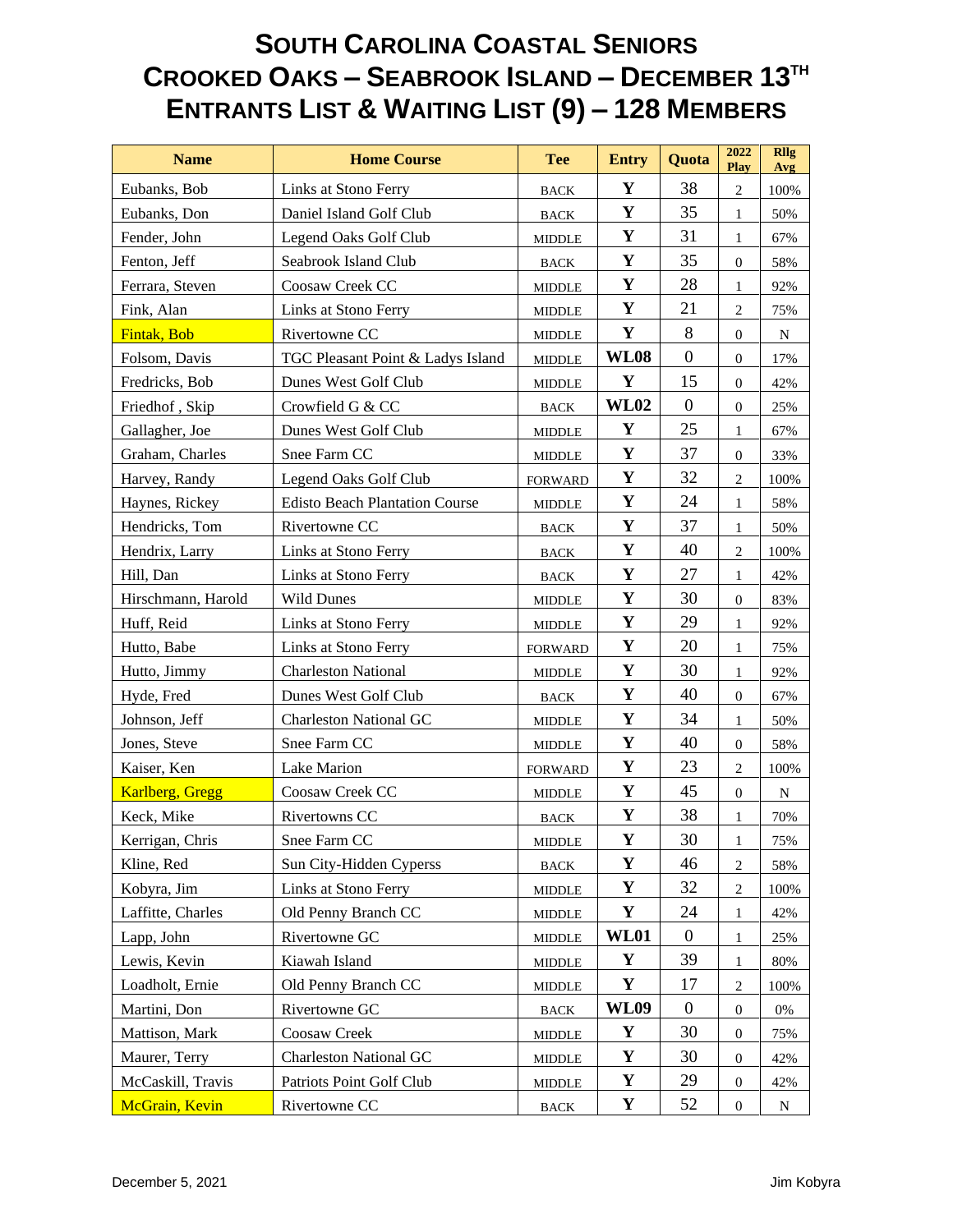| <b>Name</b>         | <b>Home Course</b>            | <b>Tee</b>                      | <b>Entry</b> | Quota            | 2022<br>Play     | <b>Rllg</b><br>Avg |
|---------------------|-------------------------------|---------------------------------|--------------|------------------|------------------|--------------------|
| McGurk, Brian       | Wrenwoods Golf Club           | <b>BACK</b>                     | Y            | 42               | $\boldsymbol{0}$ | 83%                |
| McMahon, Jerry      | Seabrook Island Club          | <b>MIDDLE</b>                   | $\mathbf Y$  | 31               | $\mathbf{1}$     | 42%                |
| McNamee, Tom        | Links at Stono Ferry          | <b>BACK</b>                     | $\mathbf Y$  | 38               | $\mathbf{1}$     | 83%                |
| Melton, Kevin       | Links at Stono Ferry          | $_{\mbox{\footnotesize{BACK}}}$ | $\mathbf Y$  | 42               | $\boldsymbol{0}$ | 83%                |
| Mills, Bill         | Snee Farm CC                  | $_{\mbox{\footnotesize{BACK}}}$ | $\mathbf Y$  | 34               | $\mathbf{0}$     | 42%                |
| Mitchell, Pete      | Snee Farm CC                  | <b>BACK</b>                     | <b>WL03</b>  | $\boldsymbol{0}$ | $\mathbf{0}$     | 25%                |
| Montesi, Tom        | Dunes West Golf Club          | <b>BACK</b>                     | Y            | 36               | $\mathbf{1}$     | 58%                |
| Mund, Al            | Links at Stono Ferry          | <b>FORWARD</b>                  | $\mathbf Y$  | 40               | $\mathbf{1}$     | 100%               |
| Murphy, Jim         | May River GC                  | <b>MIDDLE</b>                   | <b>WL04</b>  | $\boldsymbol{0}$ | $\boldsymbol{0}$ | 25%                |
| Murphy, Mike        | Lady's Island CC              | <b>FORWARD</b>                  | $\mathbf Y$  | 27               | $\sqrt{2}$       | 58%                |
| Murphy, Rich        | Rivertowne CC                 | <b>MIDDLE</b>                   | $\mathbf Y$  | 27               | $\mathbf{1}$     | 58%                |
| Nelson, Randy       | Coosaw Creek CC               | <b>BACK</b>                     | $\mathbf Y$  | 28               | $\mathbf{1}$     | 83%                |
| Nichols, Bill       | Legend Oaks Golf Club         | <b>BACK</b>                     | $\mathbf{Y}$ | 46               | $\mathbf{1}$     | 83%                |
| Nichols, PJ         | Seabrook Island Club          | <b>MIDDLE</b>                   | $\mathbf Y$  | 33               | $\mathbf{1}$     | 67%                |
| Oster, Ken          | Seabrook Island Club          | MIDDLE                          | $\mathbf Y$  | 39               | $\mathbf{0}$     | 75%                |
| Parades, Mike       | Links at Stono Ferry          | <b>MIDDLE</b>                   | Y            | 31               | $\sqrt{2}$       | 92%                |
| Peterson, Duane     | Legend Oaks Golf Club         | <b>MIDDLE</b>                   | $\mathbf Y$  | 34               | $\sqrt{2}$       | 67%                |
| Peterson, John      | Shadowmoss G & CC             | <b>MIDDLE</b>                   | $\mathbf Y$  | 24               | $\mathbf{1}$     | 83%                |
| Petros, Jim         | Coosaw Creek CC               | <b>BACK</b>                     | $\mathbf Y$  | 27               | $\boldsymbol{0}$ | 33%                |
| Ramsdell, Dick      | Legend Oaks Golf Club         | <b>FORWARD</b>                  | $\mathbf Y$  | 30               | $\overline{2}$   | 92%                |
| Rhea, Donald        | Links at Stono Ferry          | <b>BACK</b>                     | Y            | 40               | $\overline{2}$   | 100%               |
| Rooney, Ed          | Links at Stono Ferry          | <b>BACK</b>                     | $\mathbf Y$  | 35               | $\mathbf{1}$     | 42%                |
| Rupinskas, Vytas    | Links at Stono Ferry          | $_{\mbox{\footnotesize{BACK}}}$ | $\mathbf Y$  | 36               | $\overline{2}$   | 100%               |
| Schneider, Bill     | Dunes West Golf Club          | <b>MIDDLE</b>                   | $\mathbf Y$  | 33               | $\mathbf{1}$     | 83%                |
| Schneidmuller, John | Legend Oaks Golf Club         | <b>BACK</b>                     | $\mathbf Y$  | 41               | $\boldsymbol{0}$ | 67%                |
| Shanley, Mark       | Legend Oaks Golf Club         | <b>MIDDLE</b>                   | $\mathbf Y$  | 33               | $\mathbf{2}$     | 100%               |
| Silveri, Dave       | Shadowmoss G & CC             | <b>MIDDLE</b>                   | $\mathbf Y$  | 43               | $\boldsymbol{0}$ | 45%                |
| Sinisko, Mike       | Legends of Parris Island      | <b>MIDDLE</b>                   | $\mathbf Y$  | 37               | $\sqrt{2}$       | 67%                |
| Smith, Dick         | Rivertowne GC                 | <b>MIDDLE</b>                   | Y            | 25               | 1                | 92%                |
| Sprayberry, Sam     | <b>Charleston National GC</b> | $\ensuremath{\mathsf{MIDDLE}}$  | $\mathbf Y$  | 29               | $\boldsymbol{0}$ | 42%                |
| Staines, Alex       | Legend Oaks Golf Club         | $\ensuremath{\mathsf{MIDDLE}}$  | $\mathbf Y$  | 30               | 1                | 86%                |
| Stark, John         | Coosaw Creek CC               | $_{\mbox{\footnotesize{BACK}}}$ | $\mathbf Y$  | 30               | $\mathbf{1}$     | 91%                |
| Stephan, Don        | Legend Oaks Golf Club         | <b>MIDDLE</b>                   | Y            | 33               | 1                | 90%                |
| Strickler, Paul     | Snee Farm CC                  | <b>BACK</b>                     | $\mathbf Y$  | 34               | $\boldsymbol{0}$ | 50%                |
| Summerford, Ted     | Snee Farm CC                  | $\ensuremath{\mathsf{MIDDLE}}$  | Y            | 38               | 1                | 75%                |
| <b>Swem</b> , Paul  | Shadowmoss G & CC             | <b>MIDDLE</b>                   | Y            | 37               | $\mathbf{0}$     | N                  |
| Taylor, Larry       | Shadowmoss G & CC             | <b>MIDDLE</b>                   | $\mathbf Y$  | 36               | $\mathbf{0}$     | 67%                |
| Thompson, Pete      | Coosaw Creek                  | $_{\mbox{\footnotesize{BACK}}}$ | Y            | 39               | $\overline{c}$   | 100%               |
| Tillman, Paul       | Seabrook Island Club          | <b>MIDDLE</b>                   | Y            | 34               | $\boldsymbol{0}$ | ${\bf N}$          |